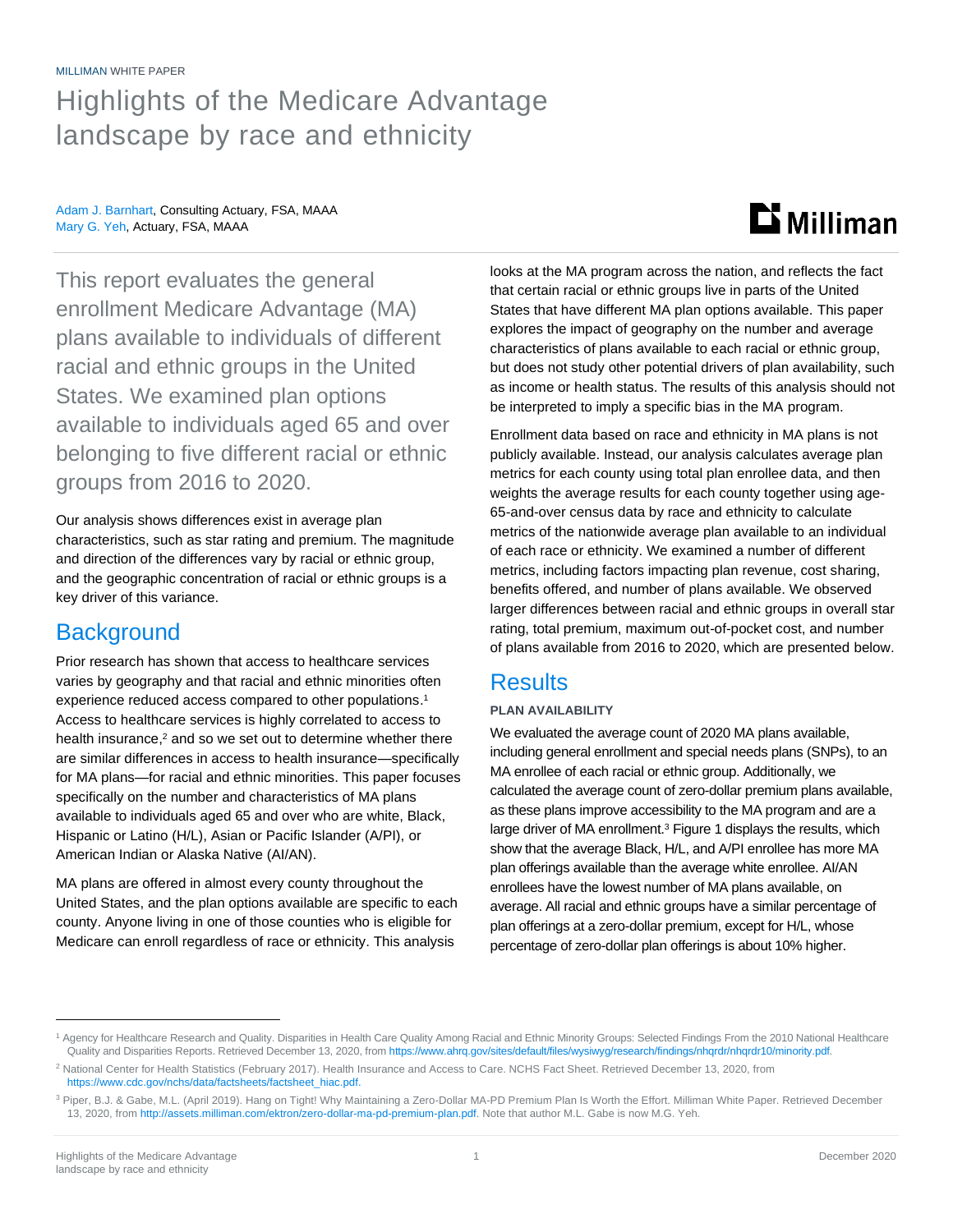

**FIGURE 1: AVERAGE COUNT OF 2020 PLANS AVAILABLE TO MA ENROLLEES**

#### **STAR RATING**

Figure 2 shows the average overall star rating of available MA plans by racial or ethnic group from 2016 to 2020. The average star rating for MA plans offered to A/PI and H/L individuals are higher than the average star ratings for plans offered to Black, white, and AI/AN individuals. These results are generally consistent with Centers for Medicare and Medicaid Services (CMS) findings, which examined differences in 2017 Healthcare Effectiveness Data and Information Set (HEDIS) Clinical Care measures by racial or ethnic group.<sup>4</sup>

**FIGURE 2: AVERAGE OVERALL STAR RATING BY RACE/ETHNICITY**



#### **PREMIUM**

Figure 3 shows the average total member premium of plans available to each racial or ethnic group from 2016 to 2020. Plans available to white, A/PI, and AI/AN individuals have similar average premiums, while the average premium is lower for Black and lowest for plans available to H/L individuals. The relatively

low premium for plans available to H/L individuals is driven by the high proportion of H/L individuals residing in Southern California and South Florida, where CMS payment rates to health plans are higher than average and, as a result, many of the general enrollment plans offered have no member premium.



#### **FIGURE 3: AVERAGE TOTAL PREMIUM BY RACE/ETHNICITY**



Figure 4 shows the average maximum out-of-pocket cost (MOOP) of the plans available to each racial or ethnic group from 2016 to 2020. The average MOOP is highest for plans available to Black individuals, and lowest for plans available to H/L and A/PI individuals. The average MOOP has trended down over time for all racial and ethnic groups, though most significantly for plans available to H/L individuals. This MOOP trend for H/L is driven by populations in Southern California and South Florida, similar to premiums discussed previously.





<sup>4</sup> CMS (April 2019). Racial, Ethnic, and Gender Disparities in Health Care in Medicare Advantage. Retrieved December 13, 2020, fro[m https://www.cms.gov/About-](https://www.cms.gov/About-CMS/Agency-Information/OMH/Downloads/2019-National-Level-Results-by-Race-Ethnicity-and-Gender.pdf)[CMS/Agency-Information/OMH/Downloads/2019-National-Level-Results-by-Race-Ethnicity-and-Gender.pdf.](https://www.cms.gov/About-CMS/Agency-Information/OMH/Downloads/2019-National-Level-Results-by-Race-Ethnicity-and-Gender.pdf)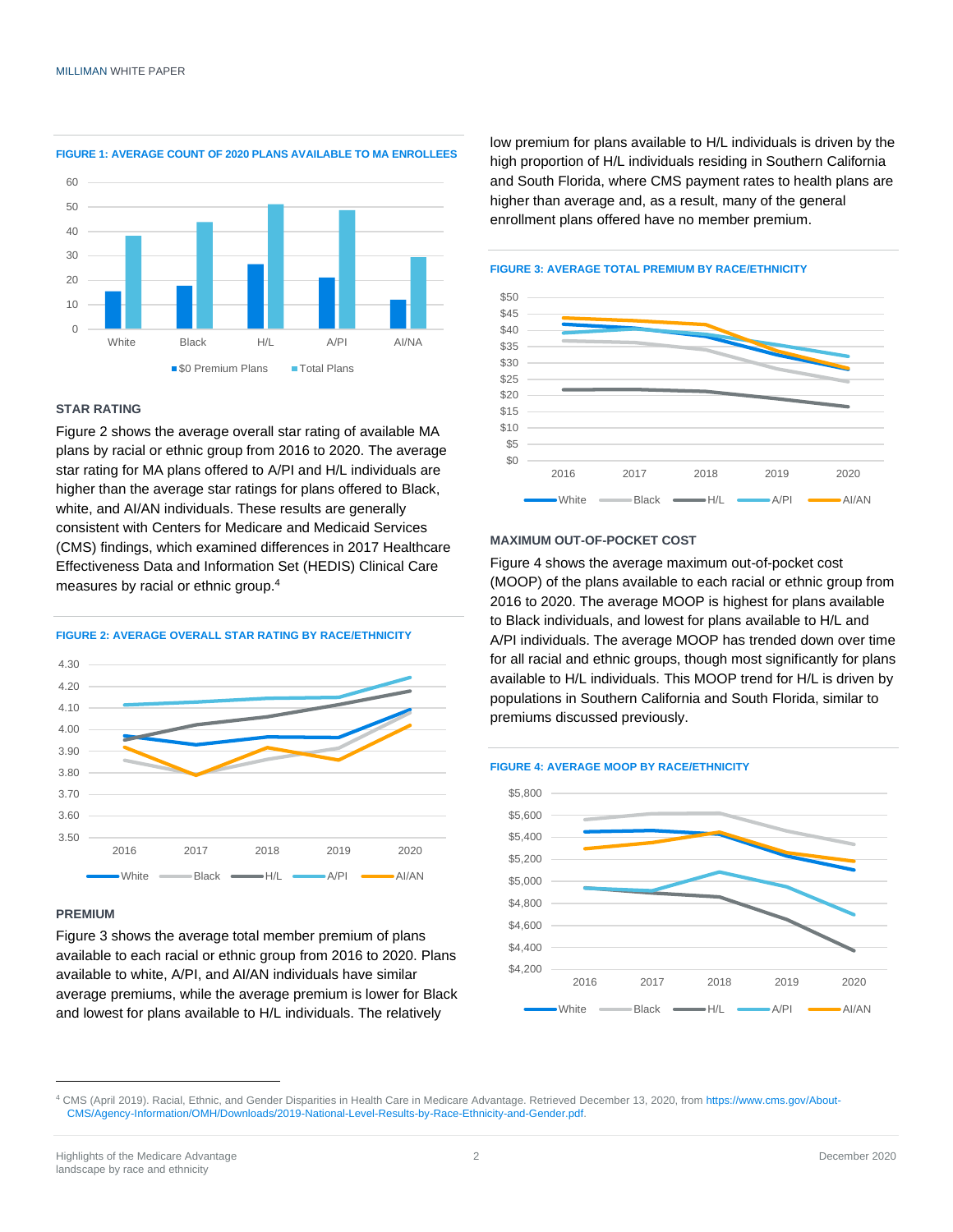#### **GEOGRAPHIC FACTORS**

The geographic concentration within a state of each racial or ethnic group plays a role in the average MA plan available to that group. We considered the impact of geographic concentration for Black and H/L individuals, the two nonwhite racial or ethnic groups with the highest population share in the country. We examined states where the state-wide population is over 25% Black (Alabama, Georgia, Louisiana, Maryland, Mississippi, South Carolina, and Washington, D.C.), and compared them to the rest of the country, where the state-wide population is less than 25% Black. Figure 5 contains this comparison of star ratings for plans available to Black and white individuals, separately for states with Black populations greater than 25% and less than 25%. Plans in states with Black populations over 25% had notably lower average star ratings from 2016 to 2019; however, in 2020, the average star rating for plans in these states moved significantly closer to the nationwide average.

#### **FIGURE 5: AVERAGE STAR RATING BY REGION FOR WHITE AND BLACK**



Similarly, we examined states where the state-wide population is over 25% H/L (Arizona, California, Florida, Nevada, New Mexico, Puerto Rico, and Texas), and compared them to the rest of the country, where the state-wide population is less than 25% H/L. Figure 6 contains this comparison of star ratings for plans available to H/L and white individuals, separately for states with H/L populations greater than 25% and states with H/L populations less than 25%. Plans in states with H/L populations over 25% had higher star ratings than plans in the rest of the country. The average star ratings of plans available to H/L individuals in states with H/L populations over 25% are greater than the average star ratings for plans available to white individuals in the same region.





The geographic concentration of A/PI individuals also contributes to disparities seen between plans available to the A/PI population and plans available to the white population. Thirty-two percent of the A/PI population in the country resides in California, a state where the average plan has a higher star rating and lower MOOP than the average nationwide plan.

### Methodology and assumptions

We used publicly available data to support our analysis. We used MA plan enrollment data for February 2016 through February 2020 published by CMS.<sup>5</sup> We used 2018 five-year American Community Survey (ACS) data to gather population counts by racial and ethnic group in each county.<sup>6</sup> We used population aged 65 and over as a proxy for the Medicare-eligible population. We recognize that detailed race/ethnicity data for MA enrollees is available through the CMS Innovator Research program and that data might produce different results. Star rating, premium, and benefit information was summarized from the Milliman MACVAT®. We calculated metrics for the average general enrollment plan within each county by weighting on plan enrollment within the county in each year. We calculated metrics for the average plan available to each racial or ethnic group by weighting each county's average plan by the 65-and-over population of the racial or ethnic group residing in each county.

<sup>5</sup> CMS. Monthly Enrollment by Contract/Plan/State/County. Retrieved December 13, 2020, from [https://www.cms.gov/Research-Statistics-Data-and-Systems/Statistics-](https://www.cms.gov/Research-Statistics-Data-and-Systems/Statistics-Trends-and-Reports/MCRAdvPartDEnrolData/Monthly-Enrollment-by-Contract-Plan-State-County)[Trends-and-Reports/MCRAdvPartDEnrolData/Monthly-Enrollment-by-Contract-Plan-State-County.](https://www.cms.gov/Research-Statistics-Data-and-Systems/Statistics-Trends-and-Reports/MCRAdvPartDEnrolData/Monthly-Enrollment-by-Contract-Plan-State-County)

<sup>6</sup> U.S. Census Bureau. American Community Survey: Data Tables and Tools. Retrieved December 13, 2020, fro[m https://www.census.gov/acs/www/data/data-tables-and-tools/.](https://www.census.gov/acs/www/data/data-tables-and-tools/)